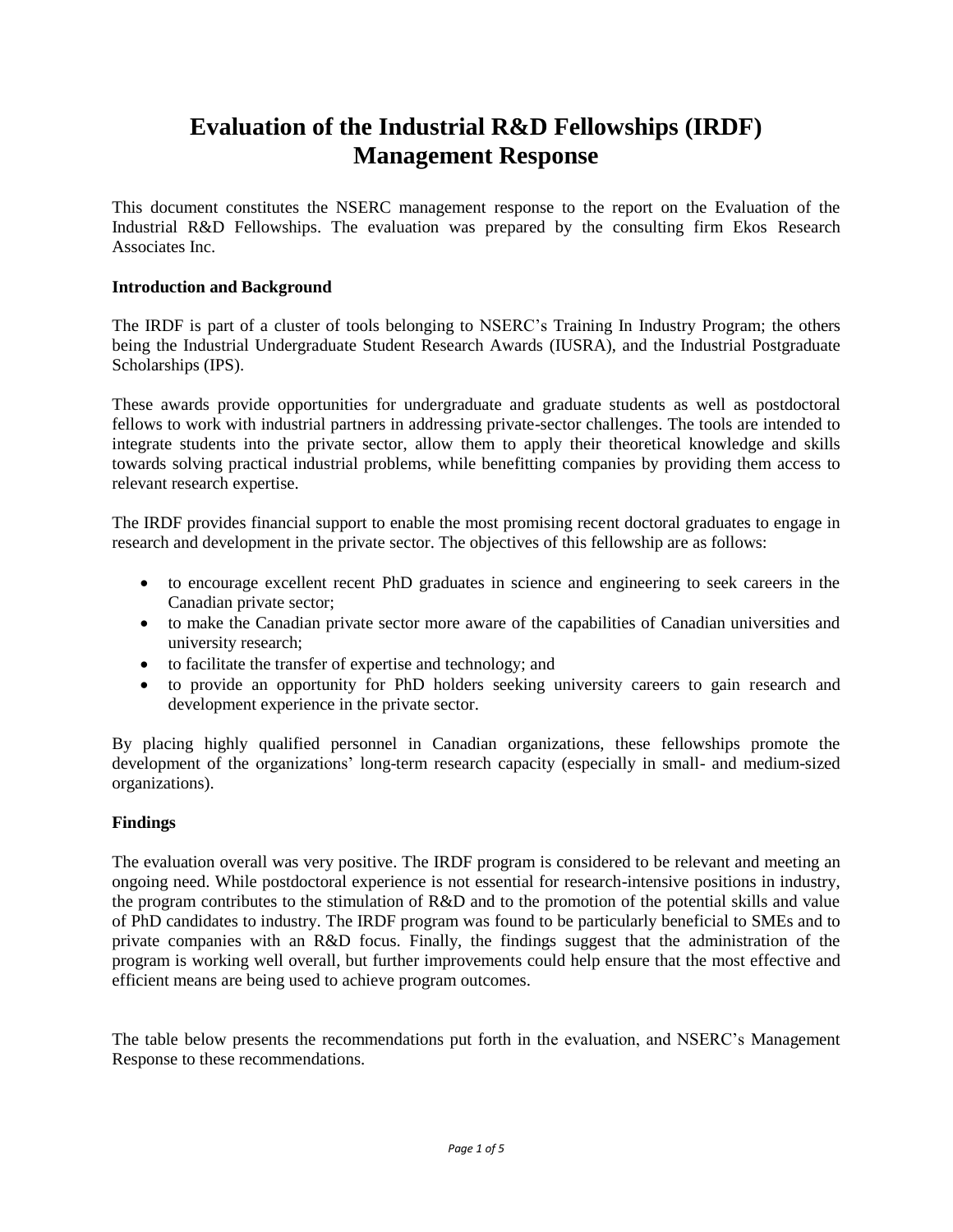| <b>Recommendation</b>                                                                                                                                                                                                                                                                                                                                                                                                                                                                                                                                                                                                                                                                                                                                                                                                                                                                                                                                                                         | <b>Response</b> | <b>Comments</b>                                                                                                                                                                                                                                                                                                                                                                                                                                                                                                                                                                                                                                                                                                                                                                                                                                                                                                                                                                                                                                                                                                            | <b>Action Plan</b>                                                                                                                                                                                                                                                                                                                                                                                                                                                                                                                                                                                                                                                                                                                                                                                                                                                                                       | <b>Responsibility</b>                                                                    | <b>Timeline</b> |
|-----------------------------------------------------------------------------------------------------------------------------------------------------------------------------------------------------------------------------------------------------------------------------------------------------------------------------------------------------------------------------------------------------------------------------------------------------------------------------------------------------------------------------------------------------------------------------------------------------------------------------------------------------------------------------------------------------------------------------------------------------------------------------------------------------------------------------------------------------------------------------------------------------------------------------------------------------------------------------------------------|-----------------|----------------------------------------------------------------------------------------------------------------------------------------------------------------------------------------------------------------------------------------------------------------------------------------------------------------------------------------------------------------------------------------------------------------------------------------------------------------------------------------------------------------------------------------------------------------------------------------------------------------------------------------------------------------------------------------------------------------------------------------------------------------------------------------------------------------------------------------------------------------------------------------------------------------------------------------------------------------------------------------------------------------------------------------------------------------------------------------------------------------------------|----------------------------------------------------------------------------------------------------------------------------------------------------------------------------------------------------------------------------------------------------------------------------------------------------------------------------------------------------------------------------------------------------------------------------------------------------------------------------------------------------------------------------------------------------------------------------------------------------------------------------------------------------------------------------------------------------------------------------------------------------------------------------------------------------------------------------------------------------------------------------------------------------------|------------------------------------------------------------------------------------------|-----------------|
| 1:Develop and implement a<br>communications plan to increase<br>awareness and understanding of the<br>IRDF program among potential host<br>organizations<br>The evaluation report noted that awareness<br>is a key barrier to participation, with many<br>potential industrial hosts being unaware of<br>the IRDF. Additionally, among potential<br>industrial host organizations, some<br>misperceptions about the IRDF exist that<br>may be preventing wider participation. The<br>evaluation report noted that a key target for<br>communications should be small and<br>medium organizations with some R&D<br>activity or capability in Canada. It was also<br>suggested that NSERC could promote the<br>program directly one-on-one; via<br>workshops, trade shows and conferences;<br>or indirectly via university collaborators.<br>There may also be room to increase<br>awareness of this program among PhD<br>level candidates who could potentially<br>participate in the program. | Agree           | NSERC has recognized this issue and has<br>already adopted measures aimed at<br>increasing the visibility of the IRDF.<br>In 2009, following a year of consultations with<br>industry, NSERC launched its Strategy for<br>Partnerships and Innovation (SPI) to support<br>industrial innovation. A key component of this<br>Strategy is Connecting People and Skills,<br>which aims to connect Canada's graduates<br>to businesses, thus improving their<br>employment prospects by ensuring they have<br>the skills businesses value.<br>As a key aspect of SPI, the IRDF was<br>integrated into the suite of NSERC's<br>Research Partnerships Programs, given the<br>industrial focus of the IRDF. Furthermore, as<br>part of SPI, NSERC's five Regional Offices,<br>located across the country, were assigned to<br>RPP with a refocused mandate which aligns<br>with SPI; that is to build awareness of<br>NSERC within the private sector; to increase<br>the number of academic-industry<br>partnerships; and to increase participation in<br>NSERC's research partnerships and<br>industrial scholarships programs. | Since SPI was launched in November 2009,<br>NSERC's Regional Offices have been<br>regularly promoting the IRDF through their<br>interactions with companies, industrial<br>associations and academia. Particular<br>attention is being paid to companies,<br>primarily small and medium sized<br>businesses, that have never partnered before<br>with NSERC or have partnered in a limited<br>way to ensure they are aware of the IRDF<br>opportunity. Staff has begun to hold specific<br>awareness and connector events for PhD<br>students and companies and will be looking<br>for further opportunities to make graduate<br>students, their supervisors and companies<br>aware of this award.<br>As a result of the above outreach to date.<br>NSERC has seen a 60% increase in the<br>number of IRDF applications since SPI was<br>launched, following the IRDF evaluation<br>period of 2000-2008. | RPP-Regional<br>Development<br>$-8-$<br><b>NSERC</b><br>Communications<br>(as necessary) | Implemented     |
| 2: Increase the value of the award by<br>increasing the minimum host<br>contribution amount.<br>The evaluation noted that there is broad<br>support for an increase in the minimum<br>award value provided to IRDF recipients to<br>make it more attractive to potential<br>candidates. Given that most fellows already<br>receive more than the minimum award<br>value, as a result of higher-than-minimum<br>contributions from their host organization,<br>the evaluation put forth that it would be<br>appropriate to increase the host<br>contribution to \$15,000 per year, with a<br>view to a potential further increase in the<br>future.                                                                                                                                                                                                                                                                                                                                            | Agree           | NSERC agrees with this proposed change,<br>and will change the minimum contribution<br>required from host organizations from<br>\$10,000 to \$15,000 per year.                                                                                                                                                                                                                                                                                                                                                                                                                                                                                                                                                                                                                                                                                                                                                                                                                                                                                                                                                             | Program literature and delivery processes<br>will be updated to reflect this change.                                                                                                                                                                                                                                                                                                                                                                                                                                                                                                                                                                                                                                                                                                                                                                                                                     | <b>RPP</b>                                                                               | April 1, 2013   |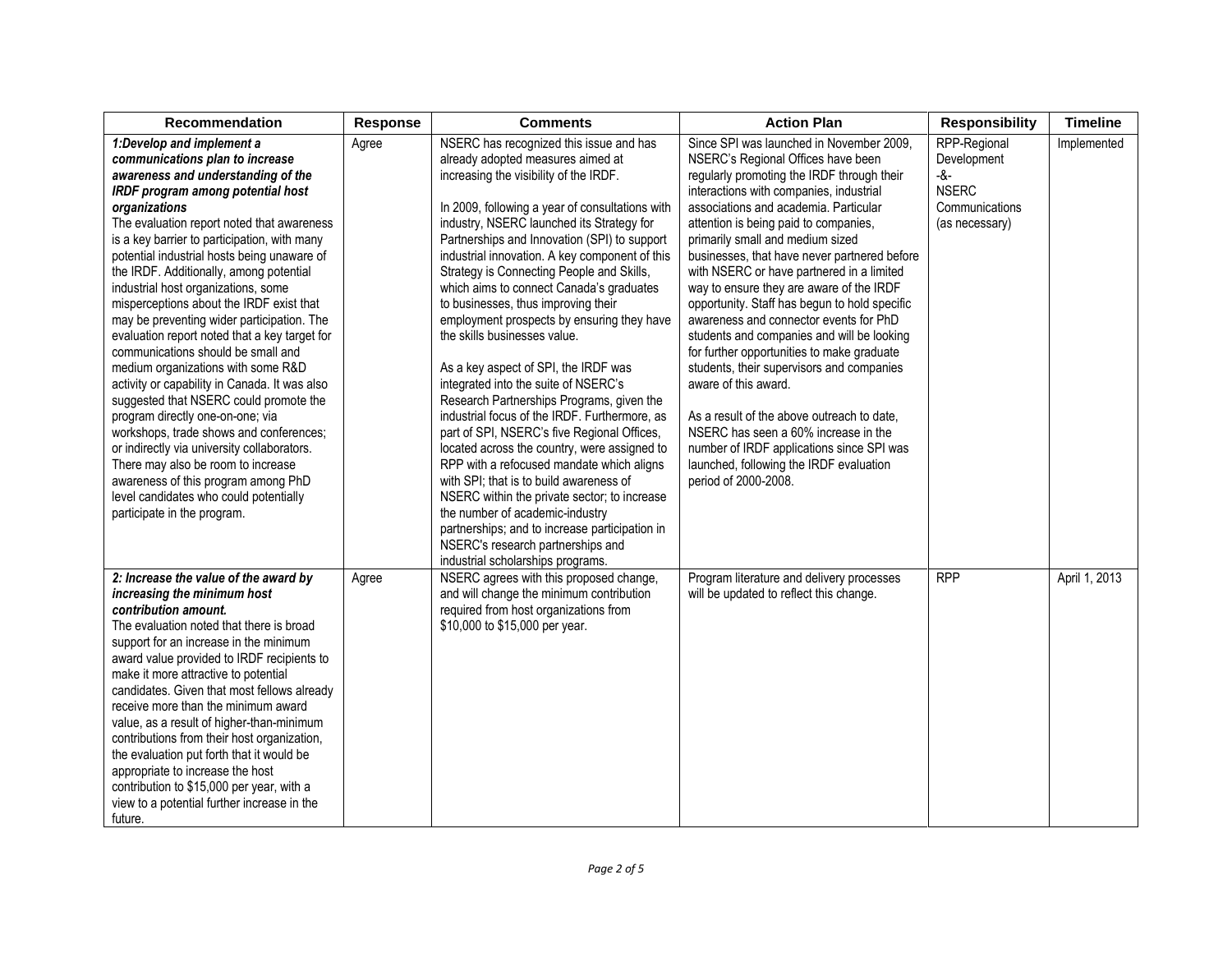| <b>Recommendation</b>                                                                                                                                                                                                                                                                                                                                                                                                                                                                                                                                                                                                      | Response | <b>Comments</b>                                                                                                                                                                                                                                                                                                                                                                                                                                                                                                                                                                                                                                                                                                                                                                                                                                                                                                                                                                                                                                                                                                                                                                                                                                                                                                                                                                                                                                                                                                                                                                                              | <b>Action Plan</b>                                                                                                                                                                                                                                                                                                                                                                                    | <b>Responsibility</b>                                  | <b>Timeline</b> |
|----------------------------------------------------------------------------------------------------------------------------------------------------------------------------------------------------------------------------------------------------------------------------------------------------------------------------------------------------------------------------------------------------------------------------------------------------------------------------------------------------------------------------------------------------------------------------------------------------------------------------|----------|--------------------------------------------------------------------------------------------------------------------------------------------------------------------------------------------------------------------------------------------------------------------------------------------------------------------------------------------------------------------------------------------------------------------------------------------------------------------------------------------------------------------------------------------------------------------------------------------------------------------------------------------------------------------------------------------------------------------------------------------------------------------------------------------------------------------------------------------------------------------------------------------------------------------------------------------------------------------------------------------------------------------------------------------------------------------------------------------------------------------------------------------------------------------------------------------------------------------------------------------------------------------------------------------------------------------------------------------------------------------------------------------------------------------------------------------------------------------------------------------------------------------------------------------------------------------------------------------------------------|-------------------------------------------------------------------------------------------------------------------------------------------------------------------------------------------------------------------------------------------------------------------------------------------------------------------------------------------------------------------------------------------------------|--------------------------------------------------------|-----------------|
| 3: Consider expanding the program to<br>candidates at the Masters level if<br>resources are available to permit<br>expansion.<br>The evaluation found that current host<br>organizations have expressed an interest in<br>seeing the program expand to incorporate<br>candidates at the Masters level. It was<br>pointed out that an expansion of the<br>program to the Masters level may attract<br>additional interest and participation in the<br>program. However, it would be important to<br>monitor this change to ensure that the<br>recruitment of Masters candidates does not<br>replace those at the PhD level. | Agree.   | Expansion of the IRDF program to include<br>Masters' level graduates has been<br>considered by NSERC in the past. The main<br>concerns have been, and continue to be: the<br>lack of available budget to cover the costs of<br>such an expansion; and the possibility that<br>companies would hire Masters graduates at<br>the expense of PhD graduates. Canadian<br>companies, compared to those in most other<br>OECD countries, do not tend to hire PhD<br>graduates and hence their internal capacity<br>for R&D is reduced. The current focus of the<br>program on candidates at the PhD level is<br>considered an important feature of the IRDF,<br>as it specifically encourages PhD graduates<br>to seek careers in the Canadian private<br>sector, and these same private sector firms<br>to host and hire PhD level employees.<br>There is also concern that such a program<br>may overlap with existing federal programs<br>such as HRSDC's Youth Employment<br>Strategy which places graduates in<br>companies to improve their skill set and<br>address a company need. Given that the<br>recently released, "Innovation Canada: A Call<br>to Action" report spoke of a need to reduce<br>program proliferation within Federal<br>Government support for R&D, NSERC would<br>not be willing to create a new initiative when<br>support for this area may already exist.<br>It is further noted that NSERC currently offers<br>an Industrial Postgraduate Scholarship that<br>allows a Masters graduate to spend up to<br>20% of their time in industry while pursuing<br>their doctoral degree. | NSERC would consider creating a<br>programming element to support Master's<br>level graduates if:<br>1) additional resources were to be made<br>available:<br>2) mechanisms could be put in place so as<br>not to reduce the number of postdoctoral<br>fellows supported; and,<br>3) this new programming element would<br>enhance and complement, rather than<br>overlap, other federal programming. | <b>RPP</b><br>-&-<br><b>NSERC Senior</b><br>Management | nla             |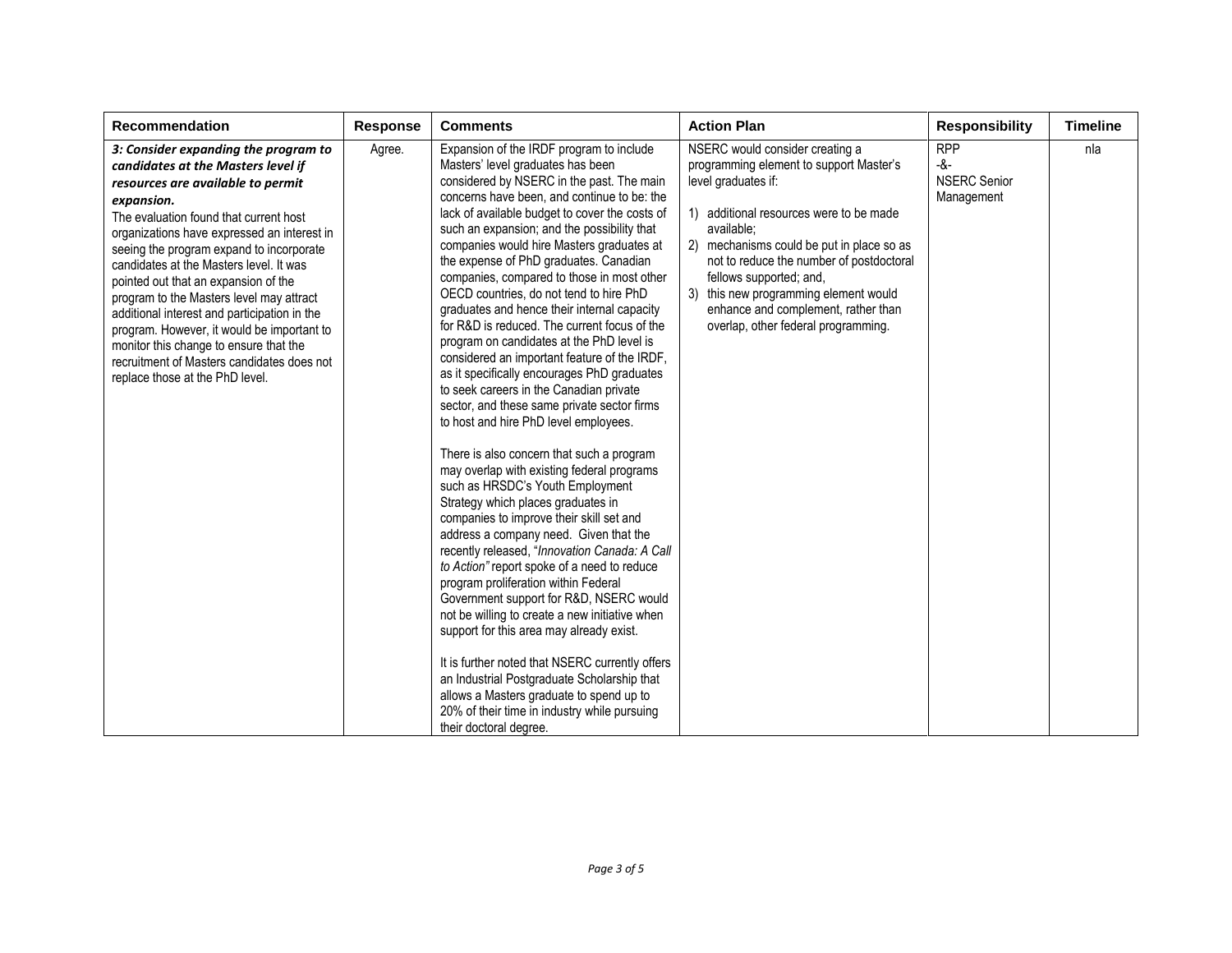| <b>Recommendation</b>                                                                                                                                                                                                                                                                                                                                                                                                                                                                                                                                                                                                                                                                                                                                                                                                                                                                                                                                                                                                                                                                              | <b>Response</b> | <b>Comments</b>                                                                                                                                                                                                                                                                                                                                                                                                                                                                                                                                                                                                                                                                                                                                                                                                                                                                                                                                                                                                                                                                                                                                                                  | <b>Action Plan</b>                                                                                                                                                                                                                                                                                                                                                                                                                                                                                                                                                                                                                                                              | <b>Responsibility</b> | <b>Timeline</b> |
|----------------------------------------------------------------------------------------------------------------------------------------------------------------------------------------------------------------------------------------------------------------------------------------------------------------------------------------------------------------------------------------------------------------------------------------------------------------------------------------------------------------------------------------------------------------------------------------------------------------------------------------------------------------------------------------------------------------------------------------------------------------------------------------------------------------------------------------------------------------------------------------------------------------------------------------------------------------------------------------------------------------------------------------------------------------------------------------------------|-----------------|----------------------------------------------------------------------------------------------------------------------------------------------------------------------------------------------------------------------------------------------------------------------------------------------------------------------------------------------------------------------------------------------------------------------------------------------------------------------------------------------------------------------------------------------------------------------------------------------------------------------------------------------------------------------------------------------------------------------------------------------------------------------------------------------------------------------------------------------------------------------------------------------------------------------------------------------------------------------------------------------------------------------------------------------------------------------------------------------------------------------------------------------------------------------------------|---------------------------------------------------------------------------------------------------------------------------------------------------------------------------------------------------------------------------------------------------------------------------------------------------------------------------------------------------------------------------------------------------------------------------------------------------------------------------------------------------------------------------------------------------------------------------------------------------------------------------------------------------------------------------------|-----------------------|-----------------|
| 4: Ensure ongoing flexibility in the<br>requirement that IRDF recipients focus<br>on one research project to<br>accommodate the needs of host<br>organizations, and communicate this<br>flexibility clearly.<br>The evaluation report noted that the<br>limitation that IRDF recipients work on a<br>specific research project is the aspect of<br>the program design that garners lower<br>satisfaction ratings from host companies.<br>Moreover, some hosts identified a desire to<br>expose the IRDF fellow to all research<br>projects of the organization during their<br>fellowship to increase their exposure to<br>their business and to research at different<br>stages of development. Others noted that<br>projects may alter or require a change in<br>direction based on initial data, or that<br>research can change directions quickly in<br>an industrial environment. Furthermore, half<br>the IRDF recipients surveyed reported<br>involvement in other projects during their<br>fellowship, and these fellows are more apt<br>to remain employed with the host<br>organization. | Agree           | It is important that there be some flexibility<br>within the IRDF program to allow candidates<br>to gain valuable experience within their host<br>company. In fact NSERC currently<br>accommodates this need to a certain extent<br>by allowing fellows to spend their time<br>working on up to two "challenging projects in<br>a work environment that will provide [the<br>fellow] with an opportunity to grow as a<br>researcher." This also includes activities<br>related to research project management.<br>Furthermore, NSERC allows host<br>organizations to reassign fellows to special<br>projects, so long as they are short term and<br>do not take up more than 20% of the fellow's<br>time. As is true of other NSERC partnership<br>programs, modifications to the proposed<br>research as a result of new data or changes<br>in the company's business strategy or<br>environment are usually accommodated<br>through consultation with NSERC staff. This<br>flexibility is clearly not well understood by the<br>community.<br>However, in order to ensure that the fellow<br>has the time and opportunity to grow as a<br>researcher by further developing and | The current program flexibility (allowing up to<br>two research projects, and allowing up to<br>20% of the fellow's time to be spent on<br>special projects) is not currently included<br>within the IRDF program description on the<br>NSERC website http://www.nserc-<br>crsng.gc.ca/Students-Etudiants/PD-<br>NP/Industrial-Industrielle_eng.asp (although<br>it does appear elsewhere on the NSERC site:<br>within instructions for preparing an IRDF<br>application; and within the IRDF Award<br>Holder's Guide).<br>NSERC will modify the IRDF program<br>description to clarify, and make more evident,<br>the flexibility that currently exists within the<br>program. | <b>RPP</b>            | April 1, 2013   |
|                                                                                                                                                                                                                                                                                                                                                                                                                                                                                                                                                                                                                                                                                                                                                                                                                                                                                                                                                                                                                                                                                                    |                 | enhancing his knowledge and research skills<br>in a given field, it is important that he or she<br>concentrate on one or two big projects that<br>are considered to be scientifically and<br>technically meritorious by the peer review<br>community based on a detailed description in<br>the IRDF application.                                                                                                                                                                                                                                                                                                                                                                                                                                                                                                                                                                                                                                                                                                                                                                                                                                                                 |                                                                                                                                                                                                                                                                                                                                                                                                                                                                                                                                                                                                                                                                                 |                       |                 |